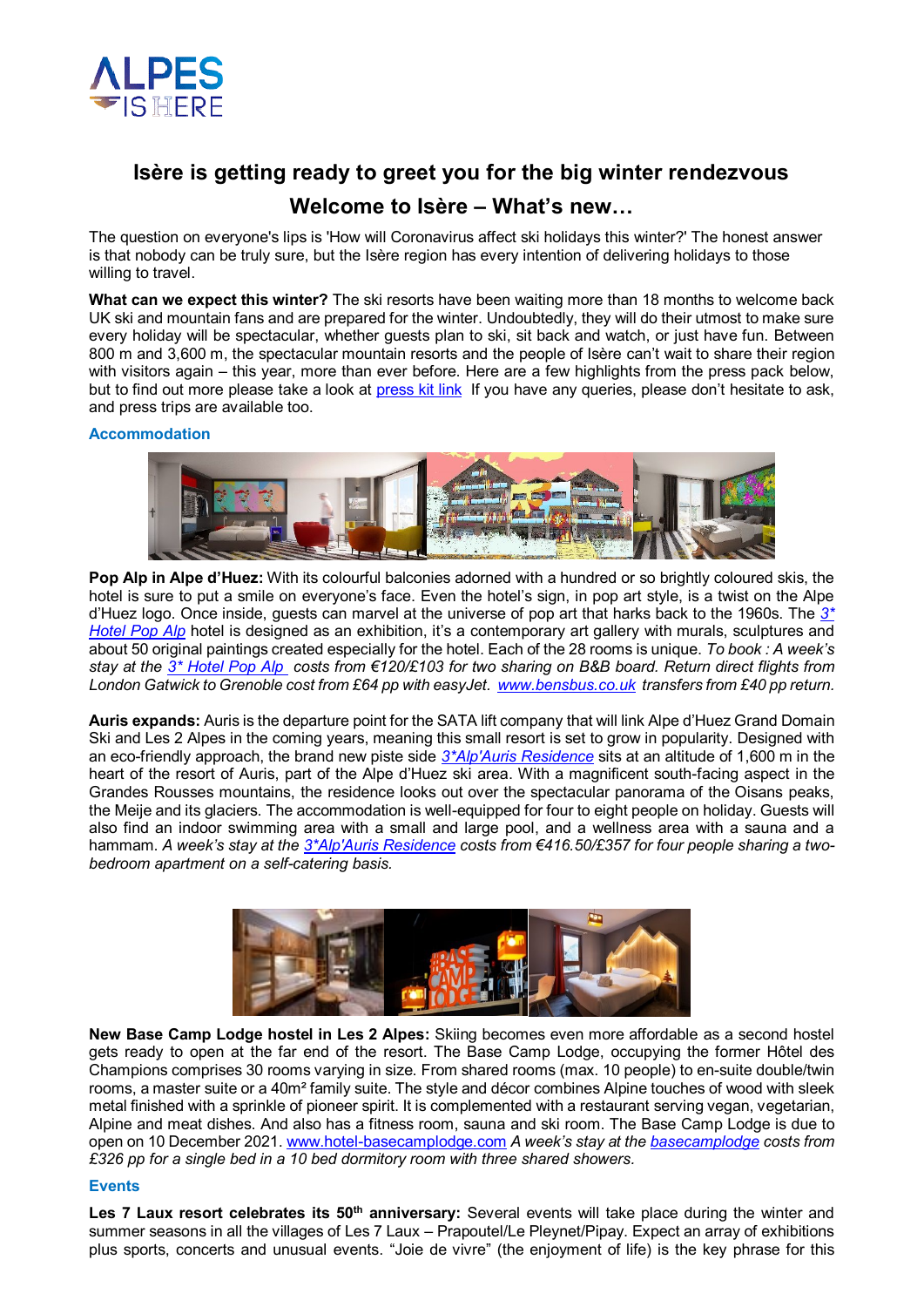

anniversary, celebrating the development of the resort and shaping the future. *Les 7 Laux* is the largest ski area in the Belledonne range and sits at an altitude of 1,350 m to 2,400 m. The resort offers a wide variety of slopes and in particular, secure access to the Vallons du Pra, an exceptional wilderness area that has become a marked and secure off piste area while preserving the wild character of this high-altitude territory. Facts about this resort as follows: 22 lifts, 45 pistes, totaling 120 km (10 green, 10 blue, 18 red, 7 black) plus 7 black "freeski" off piste. Families will love the snowpark, the fun trails or the freerando access. The main interest for experts lies in the off piste and ski touring, which is extensive.

**Grenoble, Capital of the Alps, elected European Green Capital 2022:** Each year, the title of European Green Capital is awarded to cities that demonstrate a strong commitment to the environment and to sustainable development. The city of Grenoble demonstrated its vision, enthusiasm, and ability to inspire other cities by highlighting its eco-responsible actions from the last ten years. It is a great city to be based in to explore the nearby resorts of Chamrousse, Les 7 Laux and Villard de Lans.

#### **Activities**

The resorts in the Isère region will delight fans of mountain holidays. Together, they offer plenty of varied and accessible winter activities for all levels, including Nordic skiing, Alpine skiing on major summits and glaciers, snowboarding, freeriding, snow shoeing, dogsledding, ski touring, snowshoeing etc.

Although that list is long already, here are some brand-new activities for the 2021/22 ski season below!

**Snowshoeing and yoga retreat, the zen attitude in Chartreuse:** Discover the Chartreuse Massif in Isere while staying in the warm and welcoming gites at Chant de l'eau, in the heart of the village of Sappey en Chartreuse. This retreat is for anyone in moderate physical condition. Learn to use yogic techniques to regulate the physical effort, to relax, and self-massage. Become a trapper, following the trails of deer, ducking under snow covered branches in absolute silence, with only the sound of the snow crackling under the snowshoes. No prior experience in yoga or snowshoeing required: all techniques are easy to learn. Walking, exercise, yoga, relaxation, meditation, free time with delicious and healthy food… all the right ingredients for a balanced and rejuvenating retreat. Choose from five or six days with relaxation and positive energy in the mountains in a wild and unspoiled nature. Each day begins with an atha yoga session which mainly works the postures for a gentle awakening of the body and mind. After a balanced breakfast, it's a day of snowshoeing in the surrounding Isere massifs. Back to the bedroom, after a good herbal tea, one hour of yoga is offered before dinner at the table d'hôte. Price: From 490 € four nights/five days or 580 € five nights/six days flights and transfers not included www.gitechantdeleau.com

**Ski touring by starlight - Chamrousse 1650:** Awarded the "Best Ski Touring Itinerary" at the 2019 Ski Touring Trophies, this multi-activity night hiking itinerary is for ski tourers who want to enjoy a nocturnal touring activity from 6 pm to 10 pm in safety. The resort of Chamrousse has created a specific itinerary, with both ascent and descent. Using this itinerary, however, remains the skier's responsibility – they need to be mindful of the possible presence of a piste basher. The free to explore itinerary is approx. 3 km and has 600 m of difference in altitude. Reach the trail at the foot of the slopes at Recoin. www.chamrousse.com

**Breathing and cardiac coherence... at altitude - Les 7 Laux:** Cardiac coherence is a breathing method that regulates the heartbeat in times of stress and intense emotion. With this pandemic it's a good opportunity to try a universal health tool that anyone can use – it is simple and easy to introduce to help individuals achieve a more balanced daily life. Cardiac coherence is best practised outdoors, with rhythm variations, energising, relaxing and balancing and breathing associated with movement all allowing guests to harmonise their body and mind to the outside environment. www.fabiennehelip.com. A one hour and 15-minute session costs 60€/£51

**E-Trott'athlon in Autrans, Vercors:** Experience the thrill of an all-terrain electric scooter combined with biathlon shooting with an optical rifle. Sign up to this new competition as a family (minimum age 10) or as individuals and together, in groups of eight to 10, take on the various challenges on the choice of two pistes. Sample the scooters, the shooting and timed laps with both included. The one-hour package, for groups of eight to 10, costs from €25 pp / £21 pp. www.e-trottathlon.fr

**Live like a trapper for an evening – Oz en Oisans:** Don't miss this unique experience with mushers Erwin and Barbara and their Siberian huskies. Pull on some snow shoes and hiking with the huskies at sunset before tucking into a delicious dinner cooked on a wood fire in the heart of the forest. A 'cani-balade' on snowshoes is a moment of intimacy with the dogs, supervised by a musher. Equipped with a harness and connected to the hikers, the dogs accompany you on a long walk in the thick of nature. €75 per adult, €65 per child or €250 per family www.ranchdeloisans.com

## **Travel**

A greater number of people are being more aware of train travel; it's just seven hours by train from London St Pancreas via Paris to Grenoble www.snowcarbon.co.uk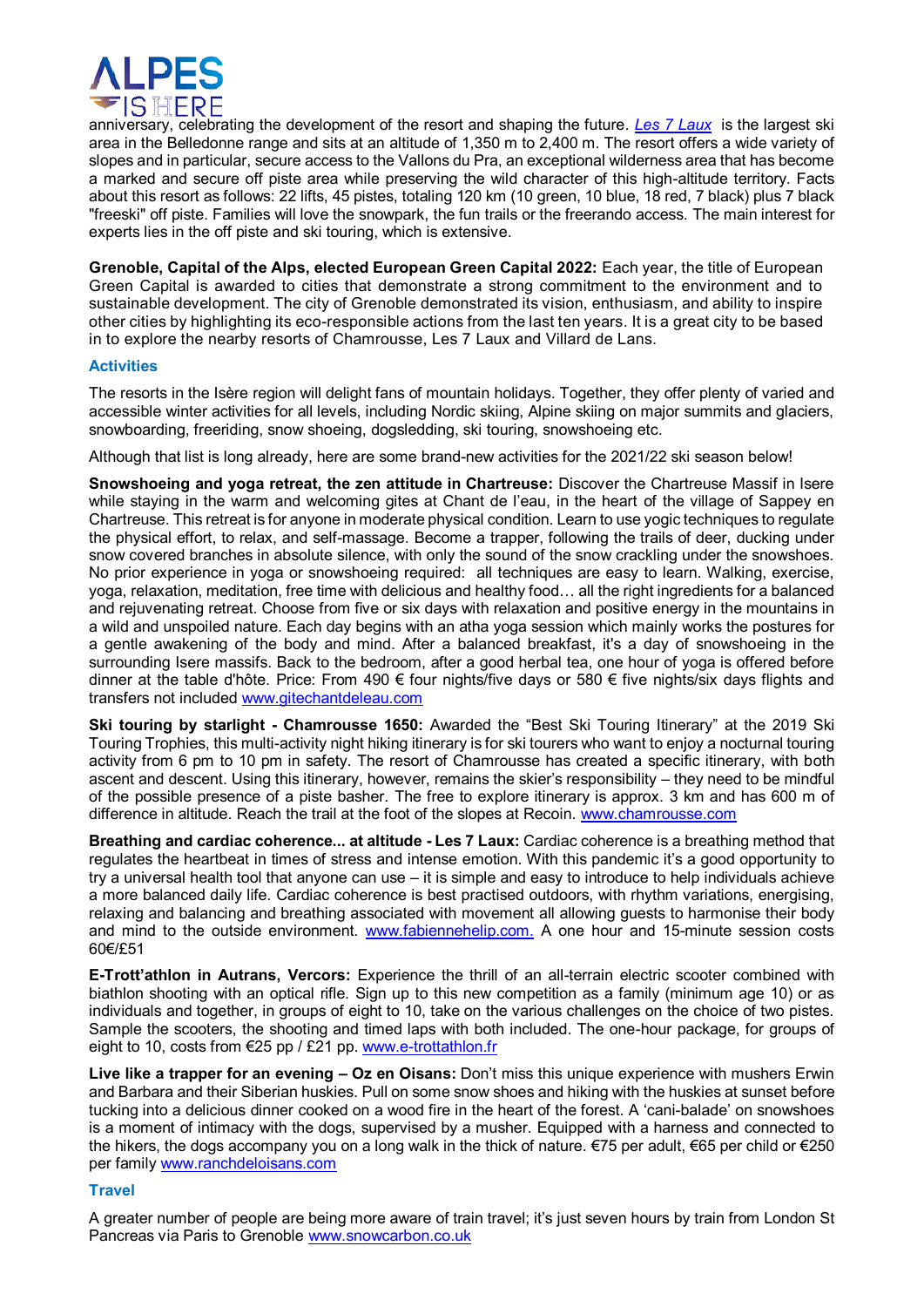

#### **For press enquiries and image requests in the UK please contact:**

Lynsey Devon lynsey@heavenpublicity.co.uk

Office phone: +44 203 763 5170 / Mobile 07717 078862

**About:** Isère is a department in the Auvergne-Rhone-Alpes region in south-eastern France. It extends from the banks of the River Rhône to the summits of the French Alps. The region is easily accessible from Grenoble Alpes Isère airport, including numerous flights from London and other major cities in the UK. In winter, the resorts in the Vercors region, the major ski areas of **Alpe d'Huez** and **Les 2 Alpes** in Oisans or the resorts in Belledonne will delight mountain holiday fans. The resorts are home to Nordic skiing, Alpine skiing on the major summits and glaciers, snowboarding, freeriding, snow shoeing and dogsledding. The second mountain range, the massif of Belledonne, offers 250 km of slopes with an altitude difference up to 1200 m. With stateof-the-art lifts, skiers are quickly transported up the mountain where incredible panoramic views await. Les 7 Laux offers easily accessible off-piste areas, as well as a large network of marked pistes, including the famous 'Casserousse' in Chamrousse, where French sport legend, Jean-Claude Killy, won the Olympic gold medal in 1968.

Although Vercors is mainly known for cross country skiing, the landscape is different to Oisans or Belledonne: skiers can go through forests with much steeper and craggier terrain available. The slopes are less challenging than in Oisans, yet good skiers can still find some serious black slopes, such as the 'Carole Montillet' piste (former ski champion) in Villard-de-Lans / Corrençon-en-Vercors, which is the main Alpine resort in Vercors with 125 km of runs. www.isere-tourism.com